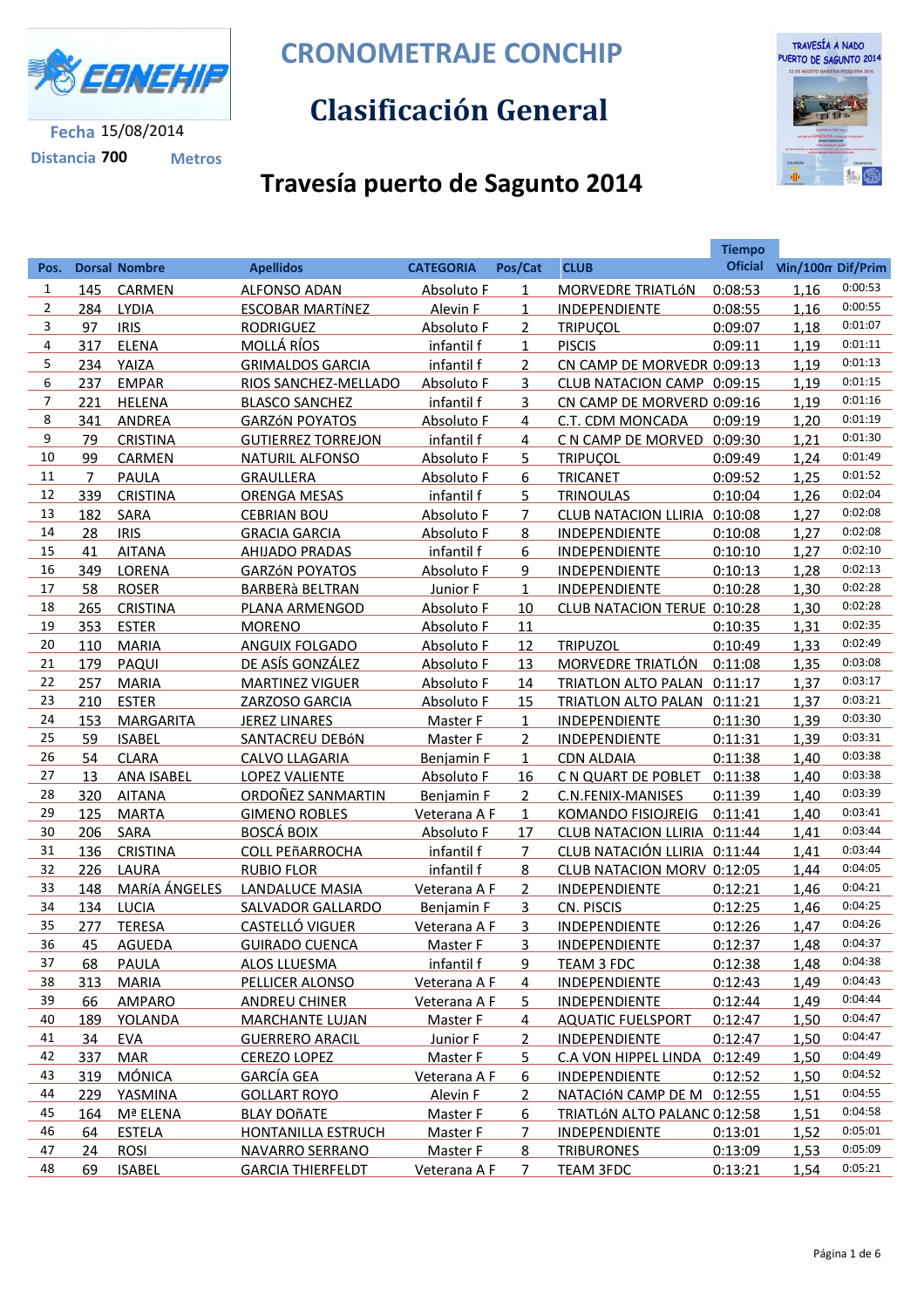|      |     |                        |                          |                  |                |                              | <b>Tiempo</b>  |                          |         |
|------|-----|------------------------|--------------------------|------------------|----------------|------------------------------|----------------|--------------------------|---------|
| Pos. |     | <b>Dorsal Nombre</b>   | <b>Apellidos</b>         | <b>CATEGORIA</b> | Pos/Cat        | <b>CLUB</b>                  | <b>Oficial</b> | <b>Min/100m Dif/Prim</b> |         |
| 49   | 307 | <b>MABEL</b>           | <b>BAYO CASTELLANOS</b>  | Master F         | 9              | <b>INDEPENDIENTE</b>         | 0:13:27        | 1.55                     | 0:05:27 |
| 50   | 105 | <b>CARMEN</b>          | <b>GIL ARAUZO</b>        | Veterana A F     | 8              | <b>INDEPENDIENTE</b>         | 0:13:37        | 1,57                     | 0:05:37 |
| 51   | 173 | <b>CLARA</b>           | <b>CATALA GARCIA</b>     | Veterana A F     | 9              | <b>TEAM 3FDC</b>             | 0:13:39        | 1,57                     | 0:05:39 |
| 52   | 293 | CARLA                  | <b>GUZMÁN PRIETO</b>     | Master F         | 10             | <b>INDEPENDIENTE</b>         | 0:13:40        | 1.57                     | 0:05:40 |
| 53   | 362 | <b>MARIA PILAR</b>     | PEREZ                    | Veterana A F     | 10             |                              | 0:13:43        | 1,58                     | 0:05:43 |
| 54   | 72  | <b>RAQUEL</b>          | <b>RIDAURA CRISTIN</b>   | Master F         | 11             | <b>TRICANET</b>              | 0:13:49        | 1.58                     | 0:05:49 |
| 55   | 63  | <b>VICTORIA</b>        | <b>ORELLANA ESPADA</b>   | Master F         | 12             | <b>INDEPENDIENTE</b>         | 0:13:57        | 1,60                     | 0:05:57 |
| 56   | 243 | LUCIA                  | <b>FERNANDEZ RODRIGO</b> | Benjamin F       | 4              | C.N. CAMP DE MORVED 0:14:13  |                | 2.02                     | 0:06:13 |
| 57   | 38  | <b>NATALIA</b>         | <b>CHISBERT CLIMEN</b>   | infantil f       | 10             | <b>INDEPENDIENTE</b>         | 0:14:23        | 2,03                     | 0:06:23 |
| 58   | 244 | <b>MARIA</b>           | <b>FERNANDEZ RODRIGO</b> | Benjamin F       | 5.             | C.N. CAMP DE MORVED 0:14:39  |                | 2,06                     | 0:06:39 |
| 59   | 131 | MARÍA JOSé             | <b>MARTÍNEZ MAROTO</b>   | Master F         | 13             | <b>MORVEDRE TRIATLÓN</b>     | 0:14:39        | 2.06                     | 0:06:39 |
| 60   | 89  | <b>ARACELI</b>         | <b>BELTRAN GIL</b>       | Master F         | 14             | <b>CLUB NATACIO SUECA</b>    | 0:14:51        | 2.07                     | 0:06:51 |
| 61   | 6   | <b>TERESA</b>          | <b>MERCADO MARTÍ</b>     | Veterana A F     | 11             | <b>EGGSTREME</b>             | 0:14:53        | 2.08                     | 0:06:53 |
| 62   | 212 | <b>ESTER</b>           | <b>GARCIA GEA</b>        | Veterana A F     | 12             | TRIATLON ALTO PALAN 0:14:59  |                | 2.08                     | 0:06:59 |
| 63   | 278 | <b>ISA</b>             | <b>VICENS ALCARAZ</b>    | Master F         | 15             | <b>INDEPENDIENTE</b>         | 0:15:04        | 2.09                     | 0:07:04 |
| 64   | 37  | <b>ALEJANDRA</b>       | <b>CHISBERT CLIMEN</b>   | Absoluto F       | 18             | <b>INDEPENDIENTE</b>         | 0:15:12        | 2.10                     | 0:07:12 |
| 65   | 10  | <b>DAPHNE</b>          | <b>ROSSOL</b>            | Veterana A F     | 13             | <b>EGGSTREME</b>             | 0:15:38        | 2.14                     | 0:07:38 |
| 66   | 166 | ARANZAZU               | <b>VALERO VALLS</b>      | Master F         | 16             | <b>TEAM 3FDC</b>             | 0:15:38        | 2,14                     | 0:07:38 |
| 67   | 174 | <b>SUSANA</b>          | <b>CATALA GARCIA</b>     | Veterana A F     | 14             | <b>TEAM 3FDC</b>             | 0:15:44        | 2.15                     | 0:07:44 |
| 68   | 117 | <b>ELVIRA</b>          | <b>PASTOR MOLNER</b>     | Master F         | 17             | TRIATLON EVASIÓN CAS 0:16:21 |                | 2.20                     | 0:08:21 |
| 69   | 36  | <b>CONCEPCION DE L</b> | <b>CLIMEN NAVARRO</b>    | Veterana A F     | 15             | <b>INDEPENDIENTE</b>         | 0:16:39        | 2.23                     | 0:08:39 |
| 70   | 106 | <b>MAITE</b>           | ORDUÑA MIRÓ              | Veterana B F     | $\mathbf{1}$   | RPG'S                        | 0:17:08        | 2,27                     | 0:09:08 |
| 71   | 355 | <b>AITANA</b>          | <b>BASELGA</b>           | Benjamin F       | 6              |                              | 0:17:16        | 2,28                     | 0:09:16 |
| 72   | 50  | <b>PILAR</b>           | <b>ALOS SALVA</b>        | Veterana B F     | $\overline{2}$ | <b>INDEPENDIENTE</b>         | 0:17:21        | 2.29                     | 0:09:21 |
| 73   | 14  | <b>SUSANA</b>          | <b>BLASCO ARANDIGA</b>   | Veterana A F     | 16             | <b>TRICANET</b>              | 0:17:22        | 2,29                     | 0:09:22 |
| 74   | 142 | <b>INMACULADA</b>      | ROSALÉN PÉREZ            | Veterana A F     | 17             | <b>CEU RUN</b>               | 0:18:32        | 2,39                     | 0:10:32 |
| 75   | 108 | <b>ELENA</b>           | PERPIñáN MARCO           | Veterana A F     | 18             | TRIATLÓN ALTO PALANC 0:19:04 |                | 2,43                     | 0:11:04 |
| 76   | 287 | <b>AMPARO</b>          | <b>NAVARRO NAVARRO</b>   | Veterana A F     | 19             | <b>INDEPENDIENTE</b>         | 0:19:39        | 2.48                     | 0:11:39 |
| 77   | 346 | <b>EVA</b>             | <b>HERRERO TEJADA</b>    | Absoluto F       | 19             | C.T. A CORRE-CUITA           | 0:22:09        | 3,10                     | 0:14:09 |
|      |     |                        |                          |                  |                |                              |                |                          |         |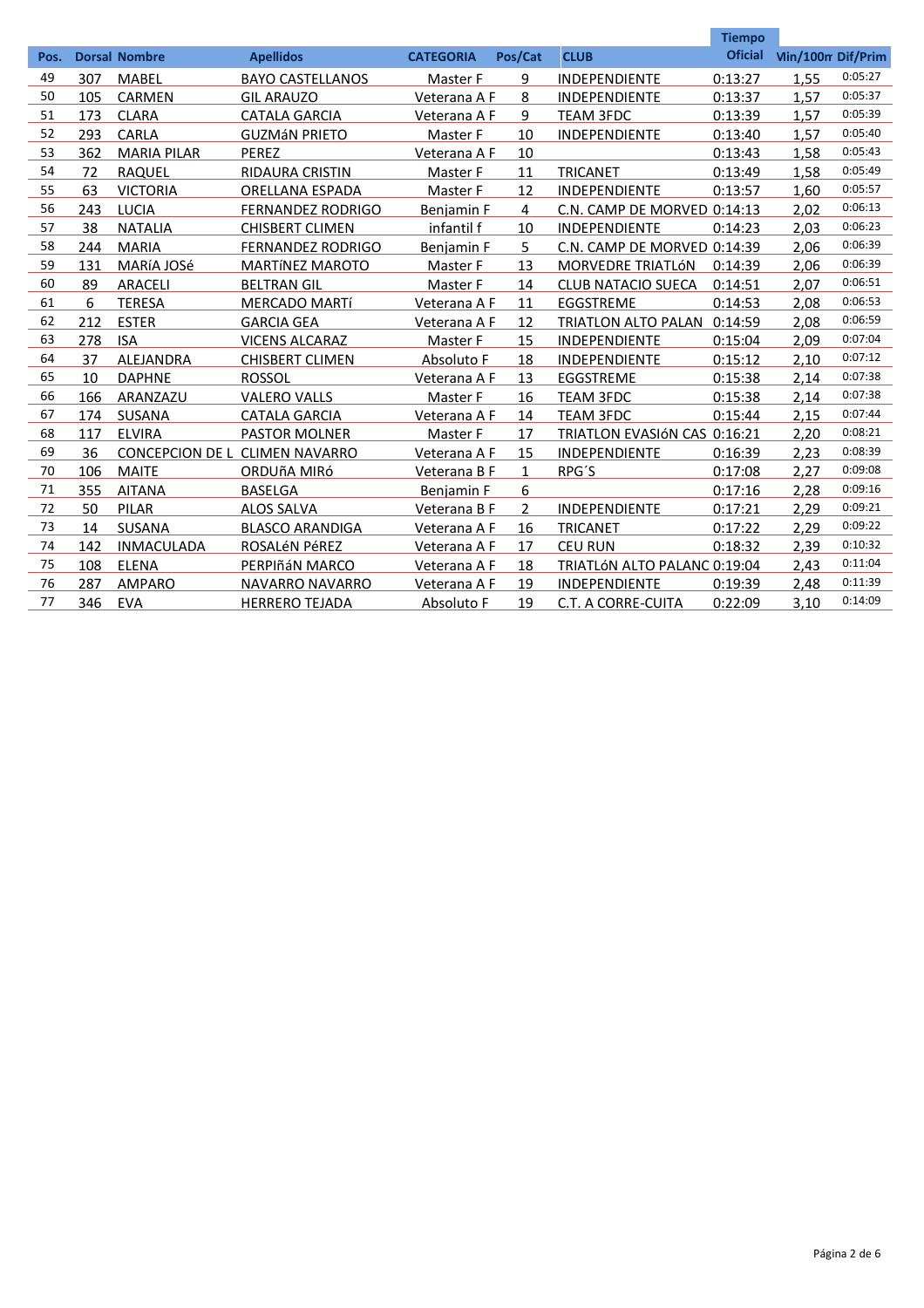|                              |                       |                                               |                             |             | <b>Tiempo</b>       |                           |
|------------------------------|-----------------------|-----------------------------------------------|-----------------------------|-------------|---------------------|---------------------------|
| <b>Dorsal Nombre</b><br>Pos. |                       | <b>Apellidos</b>                              | <b>CATEGORIA</b><br>Pos/Cat | <b>CLUB</b> |                     | Oficial Vin/100m Dif/Prim |
|                              | <b>NO PRESENTADOS</b> |                                               |                             |             |                     |                           |
|                              | 52 ALBERTO            | <b>GALLEGO BRAVO</b>                          | <b>TRIBURONES</b>           |             | <b>Master M</b>     |                           |
|                              | 140 ALBERTO           | <b>CEBRIÁN HERNÁNDEZ INDEPENDIENTE</b>        |                             |             | <b>Master M</b>     |                           |
|                              | 310 ALMA              | <b>GARCIA PAYAN</b>                           | <b>C.N.PISCIS MISLATA</b>   |             | <b>Alevin F</b>     |                           |
| 92                           | <b>ALMUDENA</b>       | <b>ASENSI MARTÍNEZ</b>                        | <b>TRIPUÇOL</b>             |             | <b>Master F</b>     |                           |
|                              | 208 ALVARO            | <b>SANCHEZ MAGRANER CLUB NATACION XIRIVEL</b> |                             |             | infantil M          |                           |
|                              | 214 ALVARO            | <b>GONZALEZ CHAVES</b>                        | <b>TRICONEXION</b>          |             | <b>Master M</b>     |                           |
|                              | 177 AMàLIA            | <b>GASCÓ CASTILLO</b>                         | <b>CLUB NATACIÓ LLÍRIA</b>  |             | infantil f          |                           |
| 73                           | <b>AMPARO</b>         | <b>DÍAZ COBOS</b>                             | <b>TRICANET DE BERENGUE</b> |             | <b>Master F</b>     |                           |
|                              | 27 ANA                | <b>MARTI CALAFORRA</b>                        | <b>TRIBURONES</b>           |             | <b>Master F</b>     |                           |
|                              | <b>217 ANA</b>        | <b>BERBEGALL</b>                              | <b>INDEPENDIENTE</b>        |             | <b>Master F</b>     |                           |
|                              | <b>197 ANA</b>        | <b>NAVARRO GIMENO</b>                         | <b>INDEPENDIENTE</b>        |             | <b>Absoluto F</b>   |                           |
| 74                           | <b>ANA CRISTINA</b>   | <b>CARPENA ARIAS</b>                          | <b>TRICANET</b>             |             | <b>Absoluto F</b>   |                           |
| 129                          | <b>ANA ISABEL</b>     | <b>LLABATA ALBARRACI INDEPENDIENTE</b>        |                             |             | <b>Master F</b>     |                           |
| 82                           | <b>ANTONIO</b>        | <b>ALTAMIRANO SAURA INDEPENDIENTE</b>         |                             |             | <b>Veterano A M</b> |                           |
|                              | 168 BEGOÑA            | <b>ALOS LLUESMA</b>                           | <b>TEAM 3 FDC</b>           |             | <b>Alevin F</b>     |                           |
|                              | 155 CARLOS            | <b>GARCIA MARIN</b>                           | <b>CLUB ALMENARA TRIAT</b>  |             | <b>Master M</b>     |                           |
|                              | 171 CARLOS            | <b>GRADOLI CAZAñA</b>                         | <b>3XTREME</b>              |             | <b>Veterano A M</b> |                           |
|                              | 102 CARMEN            | <b>ROIG ROIG</b>                              | <b>INDEPENDENT</b>          |             | <b>Master F</b>     |                           |
| 4                            | <b>CARMEN</b>         | <b>OLMOS FURIO</b>                            | <b>INDEPENDIENTE</b>        |             | <b>Veterana A F</b> |                           |
|                              | 151 CESAR             | <b>MARTINEZ DE LA OR INDEPENDIENTE</b>        |                             |             | infantil M          |                           |
|                              | 215 CESAR             | <b>SALVADOR GIL</b>                           | <b>TRICULPELAT FISIOMAR</b> |             | <b>Master M</b>     |                           |
|                              | 150 CESAR             | <b>MARTINEZ MARTIN</b>                        | <b>INDEPENDIENTE</b>        |             | <b>Veterano A M</b> |                           |
|                              | 352 CESAR             | <b>MARIN SALCEDO</b>                          |                             |             | <b>Master M</b>     |                           |
|                              | 114 CLARA             | <b>IBAÑEZ GARCIA</b>                          | <b>CLUB EVASION TRIATLO</b> |             | <b>Veterana A F</b> |                           |
|                              | 198 DANIEL            | <b>NAVARRO GIMENO</b>                         | <b>INDEPENDIENTE</b>        |             | <b>Absoluto M</b>   |                           |
|                              | 309 DAVID             | <b>GARCIA ZAPATER</b>                         | <b>INDEPENDIENTE</b>        |             | <b>Master M</b>     |                           |
|                              | 204 DAVID             | <b>LATORRE PIQUER</b>                         | <b>TRIATLÓN ALTO PALANC</b> |             | infantil M          |                           |
|                              | 328 DIEGO             | <b>AMADOR ALCOVER</b>                         | <b>INDEPENDIENTE</b>        |             | <b>Absoluto M</b>   |                           |
|                              | 213 DIEGO             | <b>BONANAD TORRES</b>                         | <b>TRIATLÓN ALTO PALANC</b> |             | <b>Absoluto M</b>   |                           |
|                              | 225 EMILIO            | <b>RUBIO VILLANUEVA</b>                       | <b>INDEPENDIENTE</b>        |             | <b>Master M</b>     |                           |
|                              |                       |                                               |                             |             |                     |                           |

 $\overline{\phantom{a}}$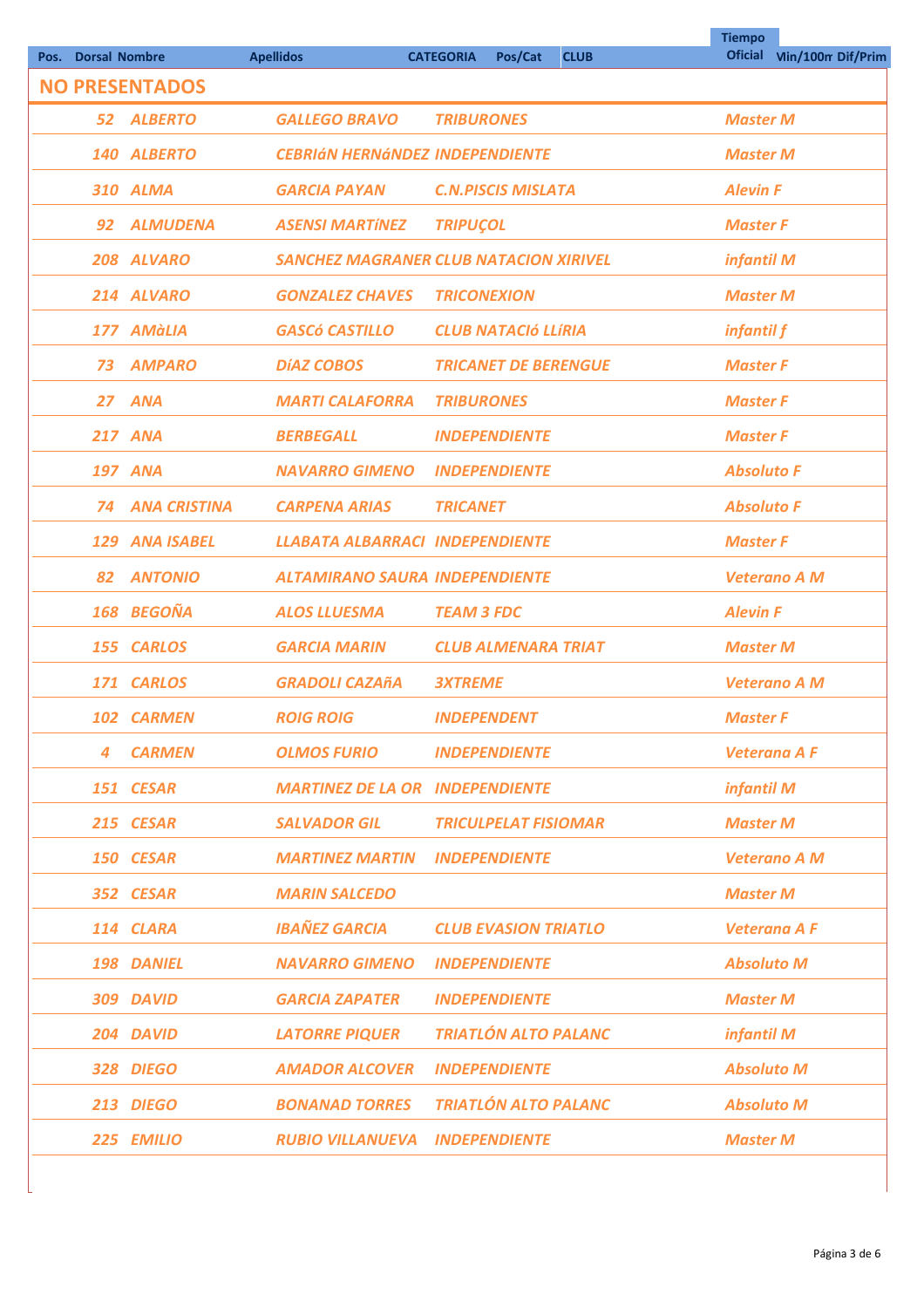| Pos. | <b>Dorsal Nombre</b> |                       | <b>Apellidos</b>                      | <b>CATEGORIA</b><br>Pos/Cat<br><b>CLUB</b> | <b>Tiempo</b>       | Oficial Vin/100m Dif/Prim |
|------|----------------------|-----------------------|---------------------------------------|--------------------------------------------|---------------------|---------------------------|
|      |                      | 255 ERIC              |                                       | VALDIVIA VILLANUEV CLUB NATACIÓN LLIRIA    | infantil M          |                           |
|      |                      | 138 ERNESTO           | <b>RUIZ CASTELLÓ</b>                  | <b>INDEPENDIENTE</b>                       | <b>Master M</b>     |                           |
|      | 22                   | <b>EUGENIO</b>        | <b>CORRALIZA ORTEGA</b>               | <b>INDEPENDIENTE</b>                       | <b>Master M</b>     |                           |
|      | 340                  | <b>EUGENIO JOSE</b>   | <b>ISIDORO ESTRUCH</b>                | <b>INDEPENDIENTE</b>                       | <b>Veterano A M</b> |                           |
|      | <b>262 EVA</b>       |                       | <b>MARTÍN DONET</b>                   | <b>INDEPENDIENTE</b>                       | <b>Benjamin F</b>   |                           |
|      |                      | 254 FELIPE            | <b>CARRASCAL PRIETO</b>               | <b>INDEPENDIENTE</b>                       | <b>Master M</b>     |                           |
|      |                      | 203 FELIX             | <b>RICO GUERRERO</b>                  | <b>TRICONEXION</b>                         | <b>Veterano A M</b> |                           |
|      | 20                   | <b>FINA</b>           | <b>GUINOT ESCORIHUEL VIAJES PAZ</b>   |                                            | <b>Veterana A F</b> |                           |
|      |                      | 269 FLAVIU            | <b>CIRJA VALLES</b>                   | <b>CAMP DE MORVEDRE</b>                    | <b>Benjamin M</b>   |                           |
|      |                      | 135 FRANCISCO         | <b>ORELLANA GONZALE INDEPENDIENTE</b> |                                            | infantil M          |                           |
|      | 1                    | <b>GENOVEVA</b>       | <b>FELGUERA CATALÁ</b>                | <b>TRICONEXON</b>                          | <b>Master F</b>     |                           |
|      | 190                  | <b>GUILLERMO</b>      |                                       | GARCÍA-ROSADO VA AQUATIC FUELSPORT         | <b>Master M</b>     |                           |
|      | 308                  | <b>GUILLERMO</b>      | <b>IGLESIAS ENTRENA</b>               | <b>SOS BETERA</b>                          | <b>Benjamin M</b>   |                           |
|      | 146                  | <b>GUILLERMO</b>      | <b>CABRERA SANCHEZ</b>                | <b>WATWRPOLO MORVED</b>                    | <b>Junior M</b>     |                           |
|      | 81                   | <b>HéCTOR</b>         | <b>LLLANOS ESTEBAN</b>                | <b>INDEPENDIENTE</b>                       | infantil M          |                           |
|      | 43                   | <b>IGNACIO</b>        | <b>AZNAR GOMEZ</b>                    | <b>INDEPENDIENTE</b>                       | <b>Veterano A M</b> |                           |
|      |                      | <b>152 INMACULADA</b> | <b>MARTÍNEZ DOLZ</b>                  | <b>INDEPENDIENTE</b>                       | <b>Veterana A F</b> |                           |
|      |                      | <b>191 IVAN</b>       | <b>MARTINEZ SALINAS</b>               | <b>INDEPENDIENTE</b>                       | <b>Master M</b>     |                           |
|      |                      | 158 JAIME             | <b>RUIZ CALVO</b>                     | <b>TRIATLO LLIRIA</b>                      | <b>Master M</b>     |                           |
|      |                      | 294 JAVIER            | <b>ROJAS VERA</b>                     | <b>INDEPENDIENTE</b>                       | <b>Benjamin M</b>   |                           |
|      |                      | 15 JAVIER             | <b>DEL REY PEREZ</b>                  | <b>NATACIÓN GUADALAJAR</b>                 | <b>Master M</b>     |                           |
|      |                      | 26 JESUS              | <b>VALENZUELA GIL</b>                 | <b>TRIBURONES</b>                          | <b>Master M</b>     |                           |
|      |                      | 57 JOAN               |                                       | <b>MONTAÑANA JOVER CLUB NATACION MORVE</b> | <b>Benjamin M</b>   |                           |
|      |                      | 332 JORGE             | <b>LONGUEIRA RUIZ</b>                 | <b>INDEPENDIENTE</b>                       | <b>Master M</b>     |                           |
|      |                      | 12 JORGE              | <b>IBAÑEZ BERNA</b>                   | <b>VIAJES PAZ</b>                          | <b>Master M</b>     |                           |
|      |                      | 18 JORGE              | <b>DOMÍNGUEZ ONRUBI TRICANET</b>      |                                            | <b>Master M</b>     |                           |
|      |                      | 39 JORGE              | <b>SERRANO RIOS</b>                   | <b>INDEPENDIENTE</b>                       | <b>Veterano A M</b> |                           |
|      |                      | 112 JORGE             | <b>MORTE LORENTE</b>                  | <b>TRIATLÓN SAGUNTO</b>                    | <b>Master M</b>     |                           |
|      |                      | 233 JOSE              | <b>FRANCES</b>                        | <b>CLUB NATACION XIRIVEL</b>               | infantil M          |                           |
|      |                      | <b>283 JOSE</b>       | <b>CATALA ALIAGA</b>                  | <b>CYCLONES CT ALBAL</b>                   | <b>Master M</b>     |                           |
|      |                      | 196 JOSE              | <b>GANDIA VIDAL</b>                   | <b>INDEPENDIENTE</b>                       | <b>Master M</b>     |                           |
|      |                      |                       |                                       |                                            |                     |                           |

 $\overline{\phantom{a}}$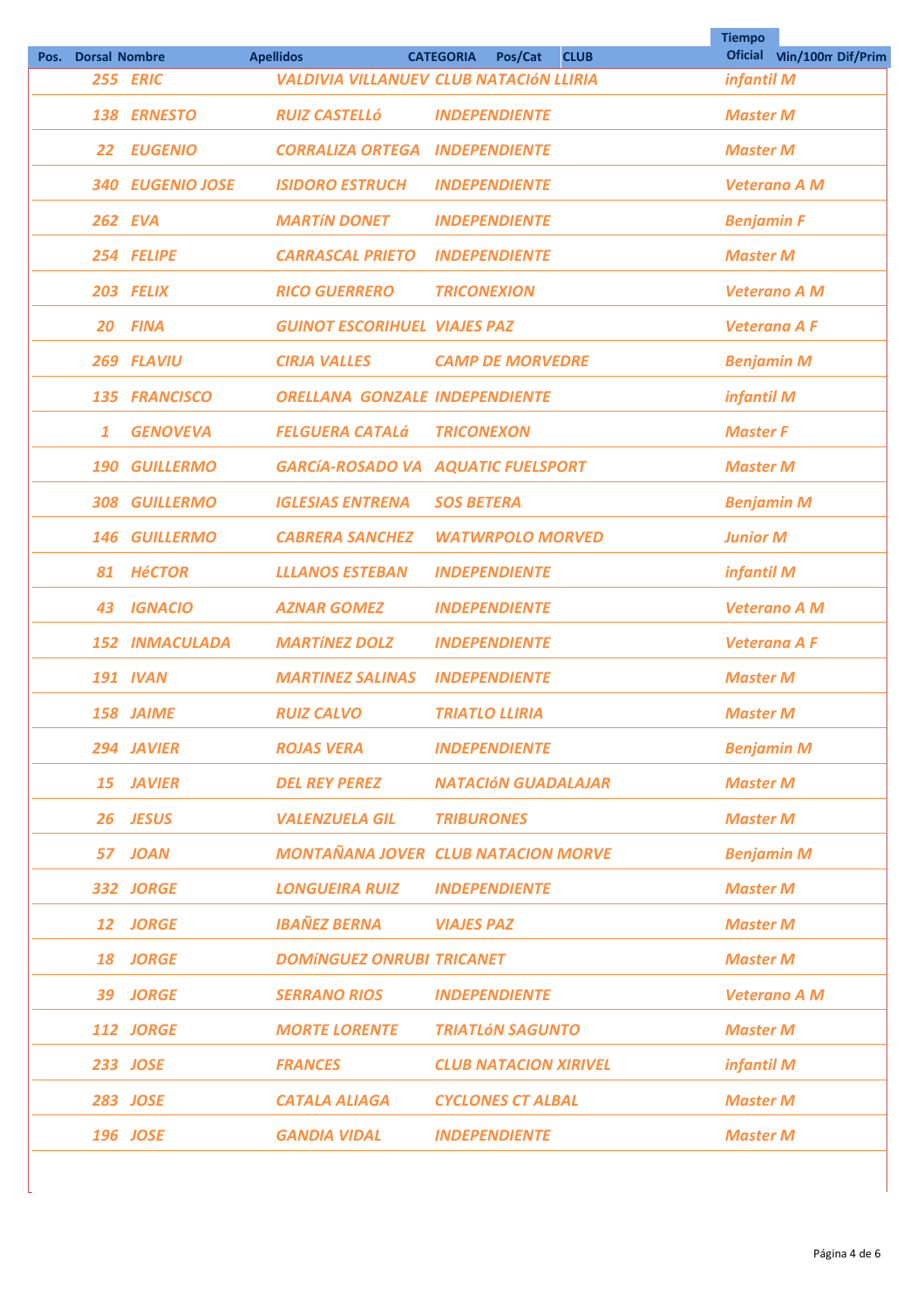|                    |                        |                                         |                                                                    | <b>Tiempo</b>                      |  |
|--------------------|------------------------|-----------------------------------------|--------------------------------------------------------------------|------------------------------------|--|
| Pos. Dorsal Nombre | 113 JOSE ANTONIO       | <b>Apellidos</b><br><b>GARCIA LOPEZ</b> | Pos/Cat<br><b>CATEGORIA</b><br><b>CLUB</b><br><b>INDEPENDIENTE</b> | Oficial Vin/100m Dif/Prim          |  |
|                    | 156 JOSE LUIS          | <b>MECHÓ PÉREZ</b>                      | <b>TRIATLÓ EVASION CASTE</b>                                       | <b>Master M</b><br><b>Master M</b> |  |
| 8                  | <b>JOSE VICENTE</b>    | <b>GALVEZ GAVILA</b>                    | <b>TRICANET</b>                                                    | <b>Master M</b>                    |  |
|                    | <b>276 JOSEP</b>       | <b>GABALDÓ SANCHO</b>                   | <b>INDEPENDIENTE</b>                                               | <b>Absoluto M</b>                  |  |
| 21                 | <b>JUAN</b>            | <b>HARO BLASCO</b>                      | <b>INDEPENDIENTE</b>                                               | <b>Absoluto M</b>                  |  |
| 53.                | <b>JUAN CARLOS</b>     | <b>ESTEBAN FERRER</b>                   | <b>C.T. CDM MONCADA</b>                                            | <b>Absoluto M</b>                  |  |
|                    | <b>282 JUAN MIGUEL</b> |                                         | <b>MONTEAGUDO REYE C.A VON HIPPEL-LINDAU</b>                       | <b>Master M</b>                    |  |
| 23                 | <b>JUAN RAMON</b>      | <b>NOVELLA PALACIOS</b>                 | <b>INDEPENDIENTE</b>                                               | <b>Master M</b>                    |  |
|                    | 256 JUANMA             | <b>MIQUEL ABAD</b>                      | <b>C.D. ES POSIBLE</b>                                             | <b>Master M</b>                    |  |
|                    | 35 JULIO               | <b>HERNANDEZ SOLER</b>                  | <b>CD.UN.POLITÉCNICA VA</b>                                        | <b>Junior M</b>                    |  |
|                    | 240 LAURA              | <b>RUBIO VILLANUEVA</b>                 | <b>MORVEDRE</b>                                                    | infantil f                         |  |
|                    | <b>242 LINO</b>        | <b>CORTES RIOS</b>                      | <b>INDEPENDIENTE</b>                                               | <b>Veterano B M</b>                |  |
|                    | 345 LUCIA              | <b>CASTELLO DUET</b>                    | <b>INDEPENDIENTE</b>                                               | <b>Master F</b>                    |  |
|                    | 165 Mª ELENA           | <b>BLAY DOÑATE</b>                      | <b>TRIATLÓN ALTO PALANC</b>                                        | <b>Master F</b>                    |  |
|                    | 236 MAITE              | <b>FABRA BLASCO</b>                     | <b>INDEPENDIENTE</b>                                               | <b>Master F</b>                    |  |
|                    | 279 MAMEN              | <b>GOMEZ TOLOSA</b>                     | <b>INDEPENDIENTE</b>                                               | <b>Absoluto F</b>                  |  |
|                    | 239 MANUEL             | <b>CARRETERO PEREZ</b>                  | <b>TRIBURONES TEAM</b>                                             | <b>Master M</b>                    |  |
|                    | 263 MARCO              | <b>IGLESIAS HERNANDEZ SOS BETERA</b>    |                                                                    | <b>Master M</b>                    |  |
|                    | <b>172 MARI CARMEN</b> | <b>COSTA BELTRAN</b>                    | <b>INDEPENDIENTE</b>                                               | <b>Veterana A F</b>                |  |
|                    | 87 MARIA               | <b>HEBENSTREIT</b>                      | <b>INDEPENDIENTE</b>                                               | <b>Master F</b>                    |  |
|                    | 56 MARÍA               | <b>ESPUIG PERELLÓ</b>                   | <b>INDEPENDIENTE</b>                                               | <b>Master F</b>                    |  |
|                    | <b>75 MARIA JOSE</b>   | <b>OLIVARES MATEOS</b>                  | <b>TEAM 3FDC</b>                                                   | <b>Veterana A F</b>                |  |
|                    | 267 MARILO             | <b>BUGEDA TUSET</b>                     | <b>INDEPENDIENTE</b>                                               | <b>Veterana A F</b>                |  |
|                    | 300 MARTA              | <b>CONTEL MIRANZO</b>                   | <b>C.A VON HIPPEL-LINDAU</b>                                       | <b>Absoluto F</b>                  |  |
|                    | 354 MIGUEL             | <b>BASELGA</b>                          |                                                                    | <b>Veterano A M</b>                |  |
|                    | 55 MIGUEL              | <b>LOPEZ EBRI</b>                       | <b>INDEPENDIENTE</b>                                               | <b>Master M</b>                    |  |
|                    | 195 MONTSE             | <b>LLAMAS CUBILLO</b>                   | <b>INDEPENDIENTE</b>                                               | <b>Veterana A F</b>                |  |
|                    | 264 ONOFRE             | <b>GABALDÓ VALLDECA INDEPENDIENTE</b>   |                                                                    | <b>Veterano A M</b>                |  |
|                    | 163 OSCAR              | <b>GIL SUAREZ</b>                       | <b>C.B PUERTO DE SAGUNT</b>                                        | <b>Junior M</b>                    |  |
|                    | 60 PABLO               | PUCHADES COLERA                         | <b>C.T LABORATORIO SYS</b>                                         | <b>Junior M</b>                    |  |
|                    | 201 PILAR              | <b>ÁGREDA POLO</b>                      | <b>INDEPENCIENTE</b>                                               | <b>Veterana A F</b>                |  |
|                    |                        |                                         |                                                                    |                                    |  |